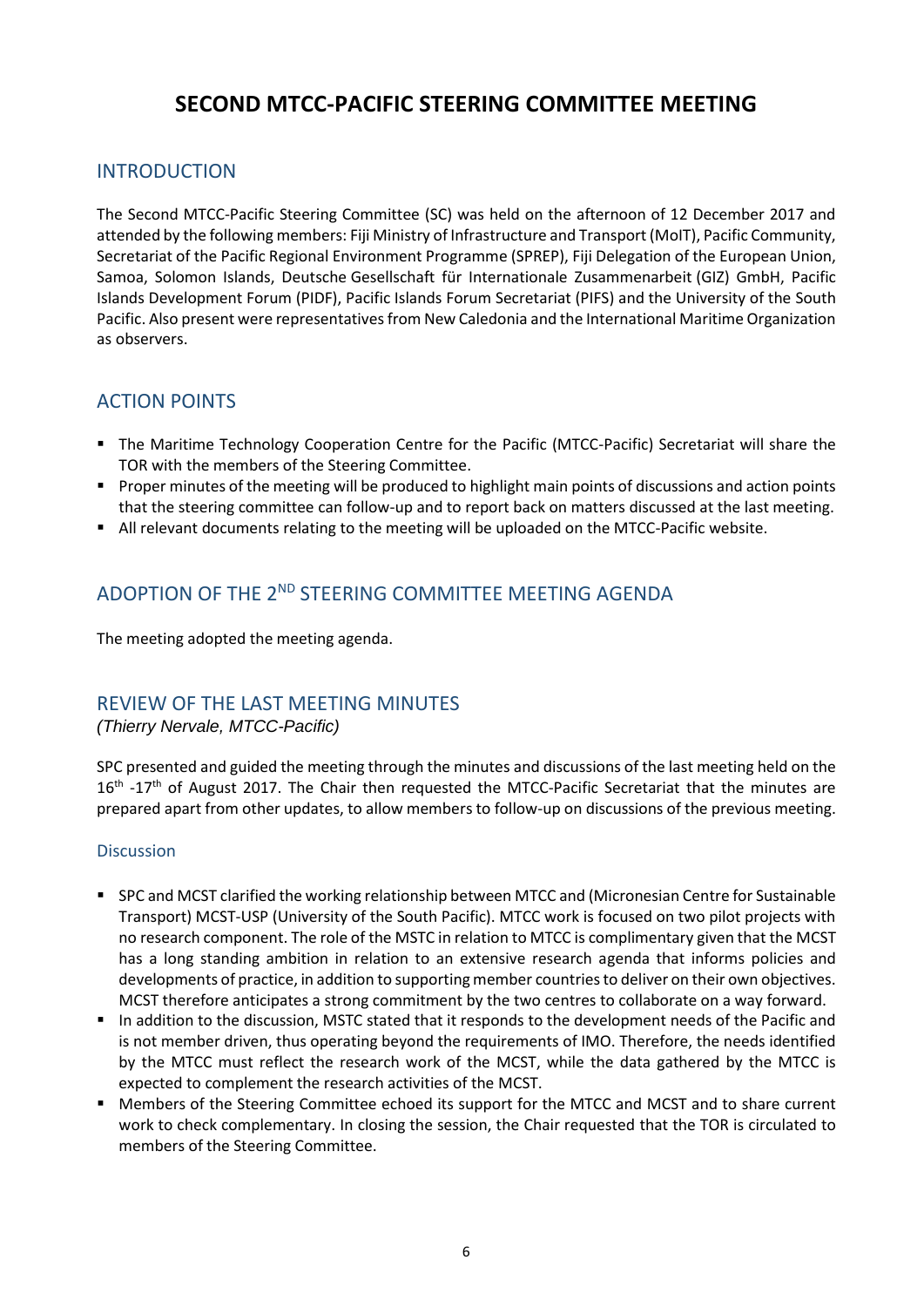### IMO WORK TO ADDRESS ENERGY EFFICIENCY AND GREENHOUSE GAS EMISSIONS *(Leigh Mazany, GMN Consultant)*

The presentation focused on (i) the Marine Environment Protection Committee (MEPC) work (ii) the data collection system and (iii) the Roadmap for an IMO Strategy. To begin with, it was highlighted that the Pacific small island states were instrumental in the development of the IMO Energy Efficiency Regulations.

In July 2009, the MEPC on behalf of the IMO developed the first set of regulations to address energy efficiency. This was followed by the development of the resolution on technical cooperation and capacity building.

The IMO Data Collection System (DCS) for Fuel Oil Consumption (FOC) of ships is the product of 3 years of discussion resulting in the adoption of Resolution MEPC.278(70) amending MARPOL Annex VI in 2016 to add a new regulation 22A on 'Collection and reporting of ship fuel oil consumption data'. The regulation applies only to ships that are 5000GT and above which captures roughly 80% of all CO2 emissions. Regulation 22A will enter into force in March 2018 and where the Data Collection System confirmation of compliance will be issued as well as the Ship Energy Efficiency Management Plan (SEEMP) implementation. Based on compliance standards, ships will start collecting data at the beginning of 2019 and will report to administration by April  $1<sup>st</sup>$ , 2020. The Administration will report to IMO by August 2020.

In October 2016, MEPC approved a Roadmap for developing a comprehensive IMO strategy on reduction of GHG emissions from ships, which foresees a Reduction Strategy to be adopted in 2018. The Roadmap contains a list of activities, including further IMO GHG studies and significant intersessional work, with relevant timelines and provides for alignment of those new activities with the ongoing work by the MEPC on the three-step approach to ship efficiency improvements.

#### **Discussion**

- The IMO is a member state driven organisation therefore the will to progress and accomplish according to the timelines depends on the member states.
- **The Marshall Islands pointed out that there is a need for IMO to expedite the gradual progress to meeting** the 1.5 degrees limit of temperature increase from ships GHG emissions. Before 2015, there has been little effort from IMO placed on prioritising the discussion and debate within the last decade, on reducing ships emissions. Every sector needs to be ambitious and genuine about addressing their emissions. According to recent studies, it is a win-win situation for the industry. IMO responded and reiterated that it is a member state driven organisation and the Pacific now have the Paris Agreement as an enabling mechanism that will support and encourage the debate over energy efficiency. As member states of IMO, the Pacific is reassured to continue to build coalitions and to keep submitting papers that will push discussions forward.

## UPDATES FROM THE COMMITTEE ON COP23 AND OTHER GLOBAL EVENTS

Members and partners of the MTCC-Pacific Steering Committee participated at the Global MTCC Network (GMN) Side Event of the 2017 COP23 Summit held in Bonn, Germany. The Side Event was organised by GMN in collaboration with the IMO High Commission in London. Committee members and partners that attended the Summit shared the following updates.

 SPC as the Host Institution of MTCC-Pacific participated at the Side Event and presented on the progress and achievements of MTCC-Pacific. In addition, SPC participated in Side Events related to international shipping, GHG emissions and sustainable sea transport organised by the Republic of the Marshall Islands, Palau and other countries but also by Okeanos. Overall, the Pacific was well represented at various Side Events of the COP 23 summit.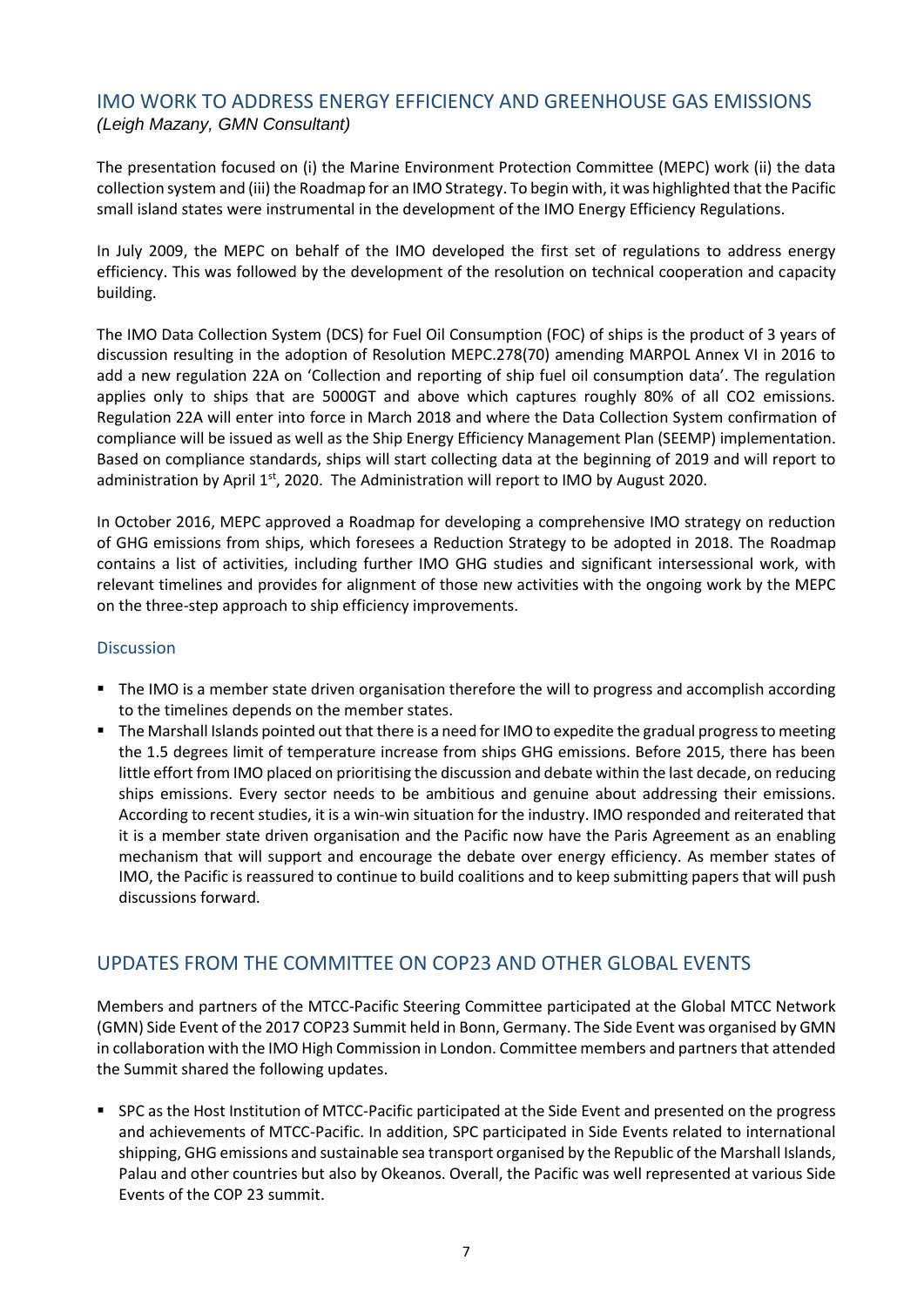- PIDF also participated and presented on the Framework for Resilient Development in the Pacific (FRDP) referring to *Goal 2 on Low Carbon Development*. Goal 2 is directed towards development sectors, which include the Shipping sector.
- USP through their Pacific Centre for Environment and Sustainable Development (PACE-SD) worked with a number of government delegations at the summit. SPREP participated at the *3 rd Meeting of the UN Environment Assembly (UNEA 3)*. The theme of the conference *'Towards a Pollution-Free Planet'* aligns with the objectives of MTCC-Pacific to mitigate and address climate change issues relating to maritime. The Steering Committee was than informed of two main discussions resulting from UNEA 3 and its relevance to the MTCC i.e.
	- i. The development of an International Framework to address plastic pollution is being developed by an open-ended technical working group.
	- ii. The need for the Pacific to implement and take actions in addressing pollution.

EU delegation for the Pacific and Fiji reaffirmed its support for the MTCC's initiatives and the need to address from all angles some of the Pacific's complex issues such as those relating to climate change, pollution and energy management.

Marshall Islands is working in partnership with the German government through the Low Carbon Project to address low carbon transition for the maritime sector. Based on the discussions around the table, Marshall Islands recalled the Pacific leaders call to IMO to reduce emissions from shipping and reiterated that Pacific Island countries have continued to advance discussions with IMO to address emissions from shipping and other sectors.

Marshall Islands also recalled the *2017 Third Pacific Regional Energy and Transport Ministers Meeting* in Tonga, where discussions revolved around the existing need for collaboration to tackle shipping emissions. Recognising that it is an area already being addressed by USP's MCST, it is recommended that the MTCC-Pacific and the MCST foster alliances and to look at joint efforts to address shipping emissions.

### MTCC-PACIFIC PROGRESS REPORT

#### *(Thierry Nervale, MTCC-Pacific)*

SPC presented and provided an update of the MTCC-Pacific highlighting that the office has been established and is operational with the availability of an MTCC-Pacific website, which is online and accessible.

The overview highlighted the following achievements since the signing of the SPC-IMO contract on 12 May 2017:

- Result 1 Establishment and operations
- Result 2 Capacity building activities
- Result 3 Pilot projects on energy efficiency
- Result 4 Pilot projects on data collection
- Result 5 Communication and visibility

In implementing the project work plan, the following activities have been completed and/or carried out:

- 7 Project Monthly Meetings have been completed: 18th May, 28th June, 19th July, 24th August, 28th September, 12th October and 1st November
- **First Quarterly Progress Reports submitted and approved by IMO**
- **E** Second Quarterly Report submitted and approved by IMO
- Participated at COP23 GMN side-event
- Participated at the MTCCs Technical Workshop at IMO in December MTCCs MoUs signed and MTCCs Coordinating Committee established